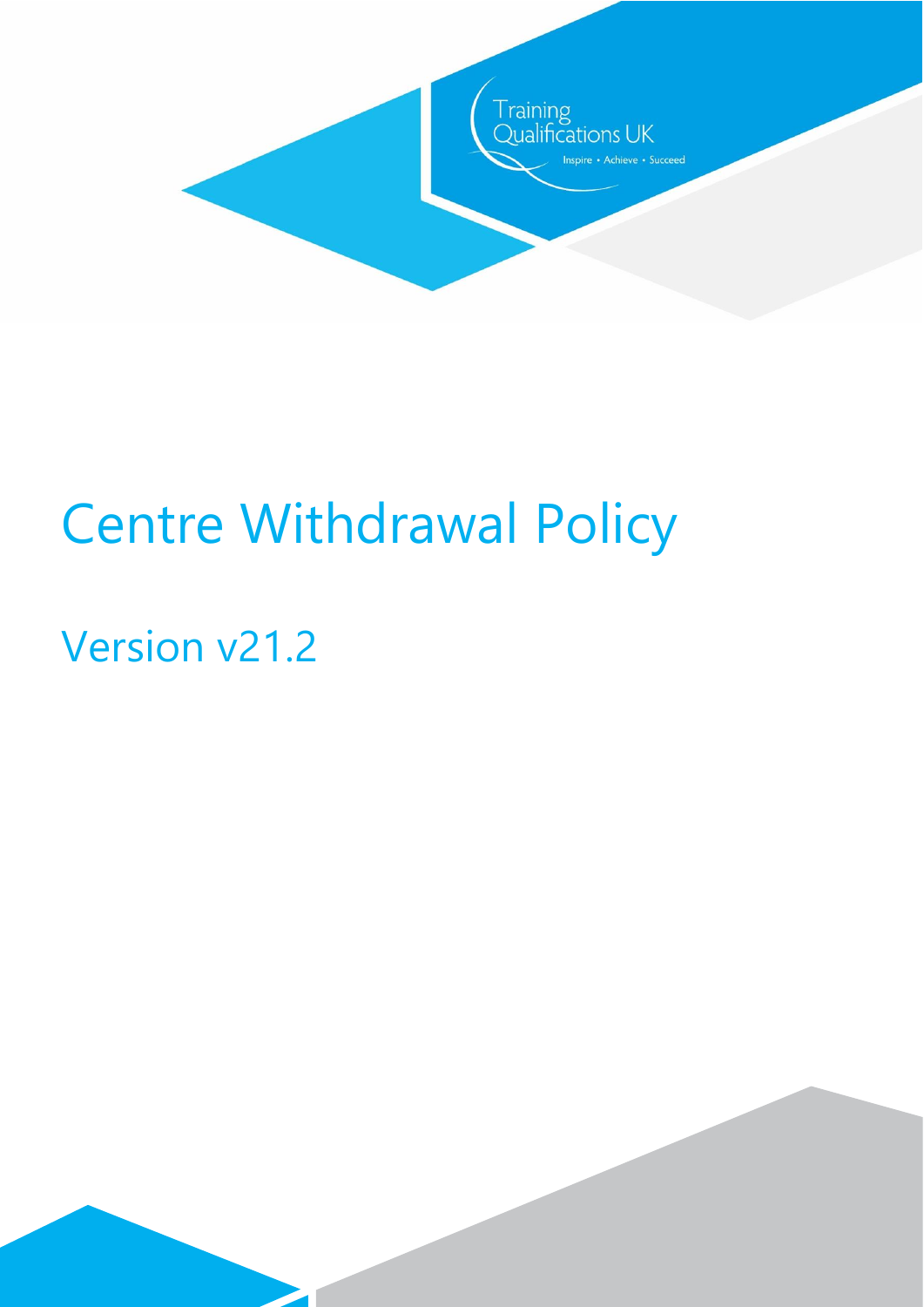| Centre Withdrawal Policy            |                                                                                                                                          |
|-------------------------------------|------------------------------------------------------------------------------------------------------------------------------------------|
| Policy Ref                          | QA.P.7 v21.2                                                                                                                             |
| Date of Issue                       | 01/11/2021                                                                                                                               |
| Next Scheduled Review               | 01/08/2022                                                                                                                               |
| Policy Owner                        | Quality and Compliance Manager                                                                                                           |
| Contact Email                       | quality@tquk.org                                                                                                                         |
| Contact Phone Number                | 03333583344                                                                                                                              |
| Approved By                         | Leadership Team                                                                                                                          |
|                                     |                                                                                                                                          |
| Policy Relates to:                  | Awarding Provision                                                                                                                       |
| Policy is for the use of:           | Recognised Centres, TQUK Employees, Third-Parties, Learners                                                                              |
| Should be read in conjunction with: | Malpractice and Maladministration Policy, Conflict of Interest Policy,<br>Sanctions Policy, Complaints Policy, Fees and Invoicing Policy |
| Relevant GCoR                       | C2, D6                                                                                                                                   |

#### **Introduction**

The purpose of this policy is to outline Training Qualification UK's approach and procedure for Centre and Qualification Withdrawal. There are two components to Withdrawal; a Recognised Centre ceasing to offer a TQUK Qualification and the removal of TQUK Recognition from a Recognised Centre.

# TQUK Internal Responsibility

The Quality and Compliance Department is responsible for the maintenance and compliance of this policy. If the Quality and Compliance Manager is absent, the Responsible Officer will appoint another member of the Leadership Team to ensure all of TQUK's actions and activities are in line with the content of this policy.

#### Review arrangements

We will review the policy annually as part of our self-evaluation process and revise it as and when necessary in response to feedback or requests. We may also update this policy as part of good practice guidance issued by the regulatory authorities (e.g. to align with any withdrawal processes established by the regulatory authorities such as Ofqual).

The annual review of this policy will be undertaken by the Quality and Compliance Department approximately four weeks prior to the submission of TQUK's Statement of Compliance to Ofqual. Any amendments or updates to this policy will be approved by TQUK's Leadership Team.

If you have any points or feedback regarding this policy, please contact us via the details provided at the start of this policy.